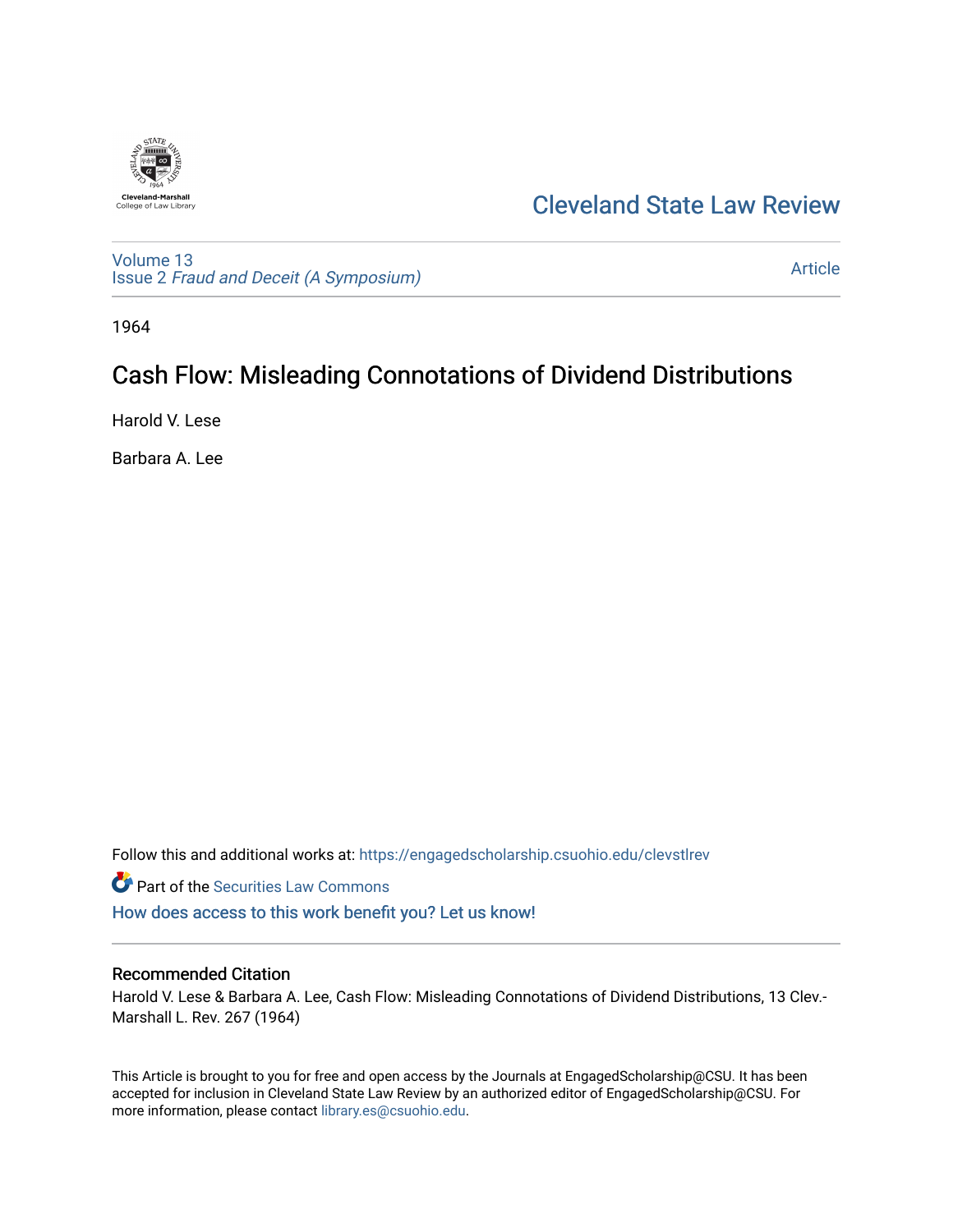# *Cash Flow: Misleading Connotations of "Dividend" Distributions*

### *Harold V. Lese\** and *Barbara* **A.** *Lee\*\**

**T I** IS NOT OFTEN that a new term of art comes into use in a par- $\mathbf I$  ticular field of law with the effect of simultaneously changing the face of a booming industry and testing the adequacy of an important field of federal regulatory activity. Yet the term "cash flow," of relatively recent importance in the real estate industry, has cast in a new light old questions about permissible sources of corporate distributions to shareholders, and given currency to new and revolutionary criteria of enterprise valuation.' More important, the practice of measuring distributions by cash flow rather than by net income can be both misleading and susceptible of fraudulent manipulation. These possibilities in turn suggest the desirability of re-examining the disclosure philosophy underlying federal securities regulation, particularly the Securities Act of **1933.2**

The Report of the Special Study of the Securities Markets of the Securities and Exchange Commission<sup>3</sup> states that although it is impossible to determine with precision the dollar value of all the real estate equity securities offered in this country in the ten years immediately preceding the study, "Unofficial estimates **. . .** . run above **\$10** billion." 4 The first registration statement covering equity securities of a real estate syndicate was filed with the Commission in **1952,** and registration statements filed with

**<sup>\*</sup>** Chief Counsel of the Securities and Exchange Commission's Division of Corporation Finance, and a member of the bar of the State of New York.

<sup>\*\*</sup> Attorney in the Office of the General Counsel, Securities and Exchange Commission, and a member of the bar of the State of Connecticut.

**<sup>@</sup>** 1964 Harold V. Lese and Barbara **A.** Lee.

<sup>(</sup>The Securities and Exchange Commission, as a matter of policy, disclaims responsibility for any private publication **by** any of its employees. The views expressed herein are those of the authors and do not necessarily re- flect the views of the Commission or of the authors' colleagues upon the flect the views of the Commission or of the authors' colleagues upon the staff of the Commission.]

**I** See Sheldon B. Guren, Address Before the New York Society of Security Analysts, August **3, 1961,** Reprint through **U. S.** Realty Investments of Cleveland.

**<sup>2</sup>** 48 Stat. 74, **15** U.S.C. §§ 77a-77aa (1958).

**<sup>3</sup>**H. R. Doc. No. **95,** Part I, 88th Congress 1st Sess. (1963), hereafter re- ferred to as Special Study Report.

**<sup>4</sup>***Id.* at 576.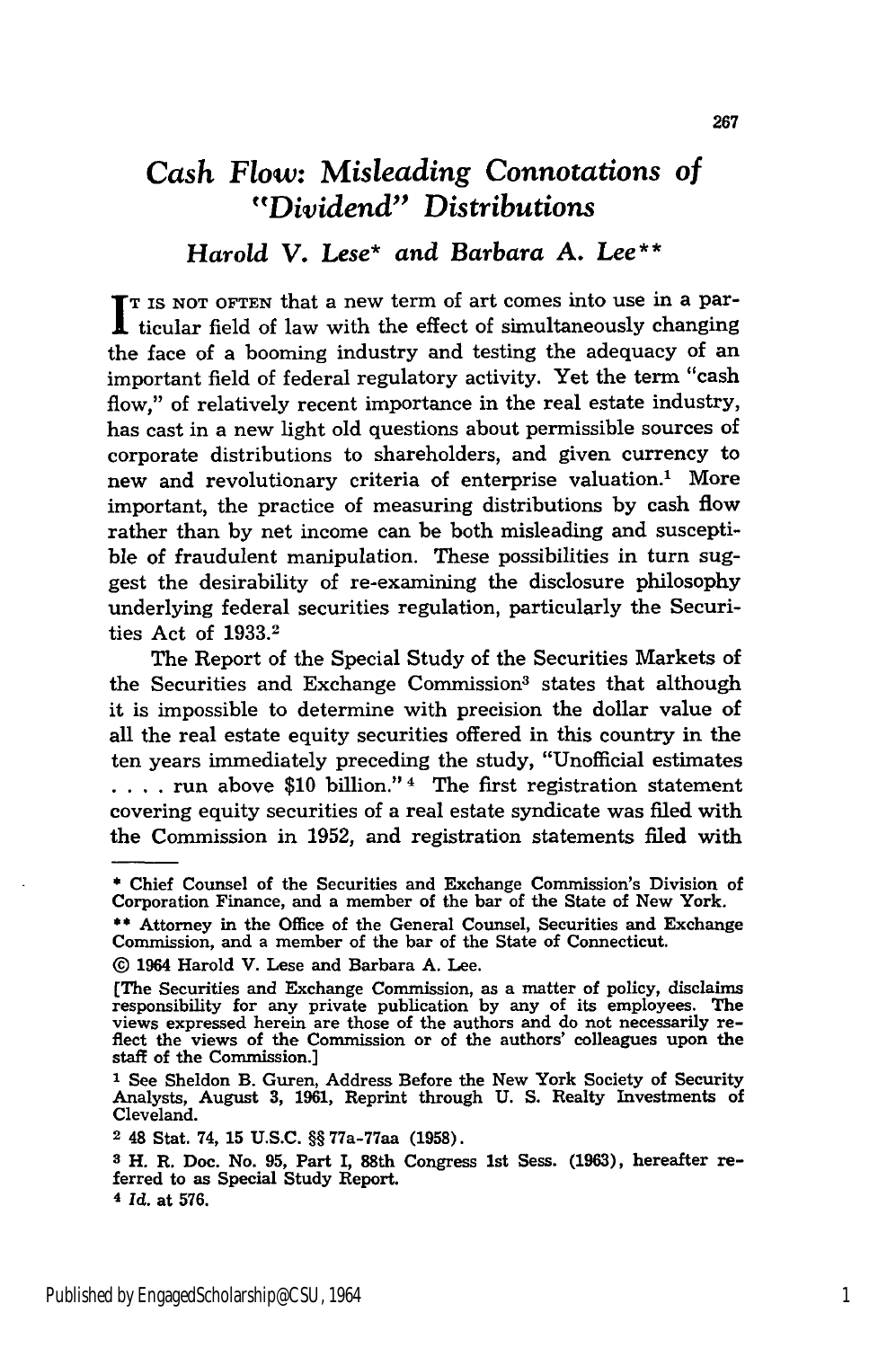the Commission in the following decade involved offers of well in excess of \$800 million of such securities.<sup>5</sup> The balance of such offerings has been made in reliance on one or another of the exemptions from registration provided in Sections 3 and 4 of the Securities Act, particularly the exemption applicable to intrastate offerings. $6$  "A very substantial number" of these, according to the Special Study Report,7 has been made in the State of New York, which has always been the principal center of the real estate industry, and was for a time the only state in which real estate operations could be called a significant segment of the economy. 8

In the boom which has characterized the real estate industry since 1952 and only recently shown signs of decline, three types of securities have made up the bulk of the market. Early emphasis was on the syndicate form of enterprise, which raised capital by the sale of limited partnership interests. The corporate form, no doubt for tax reasons, appeared more recently, and seems to be the principal source of the problems discussed herein. More recently still, the Real Estate Investment Trust Act of 19609 has given rise to still another form, the implications of which are as yet unpredictable.

The Special Study Report sees the appeal of real estate equity securities as deriving from "two interrelated promises: 'anticipated cash-flow distributions,' and 'tax shelter.' **" 10** "Cash flow" has been variously defined<sup>11</sup> and is often used without benefit of definition, $12$  but is in the opinion of some accountants

**<sup>5</sup>** *Ibid.*

**<sup>6</sup>** Section 3(a) (11), added by 48 Stat. 906 (1934), as amended, 15 U. **S.** C.  $\S 77(c)$  (a) (11) (1958), exempts "any security which is a part of an issue offered and sold only to persons resident within a single State or Territory, where the issuer of such security is a person resident and doing business within, or, if a corporation, incorporated by and doing business within, such State or Territory." See note 24, *infra.* As to regulation and securities issues generally see 2 Oleck, Modern Corporation Law, c. 32-36 (1959), and Loss, Securities Regulation (stud. ed. 1961).

**<sup>7</sup>***Op.* cit. *supra* note **3,** at 582.

**<sup>8</sup>** See Seligman, The Real Estate Markets **I:** The Future of the Office Building Boom, Fortune, March, **1963, p. 67.**

**<sup>9</sup> Int.** Rev. Code of 1954, **§§ 856-858.**

**<sup>10</sup> Op.** cit. *supra* note **3,** at **581.**

**<sup>11</sup>**See Mason, "Cash Flow" Analysis and the Funds Statement (American Institute of CPA's, Accounting Research Study No. 2) 4 **(1961).** See generally *id.* 4-15.

**<sup>12</sup>**See, e.g., Berger, Real Estate Syndication: Property, Promotion, and the Need for Protection, **69** Yale L. **J. 725,** 745 **(1960).**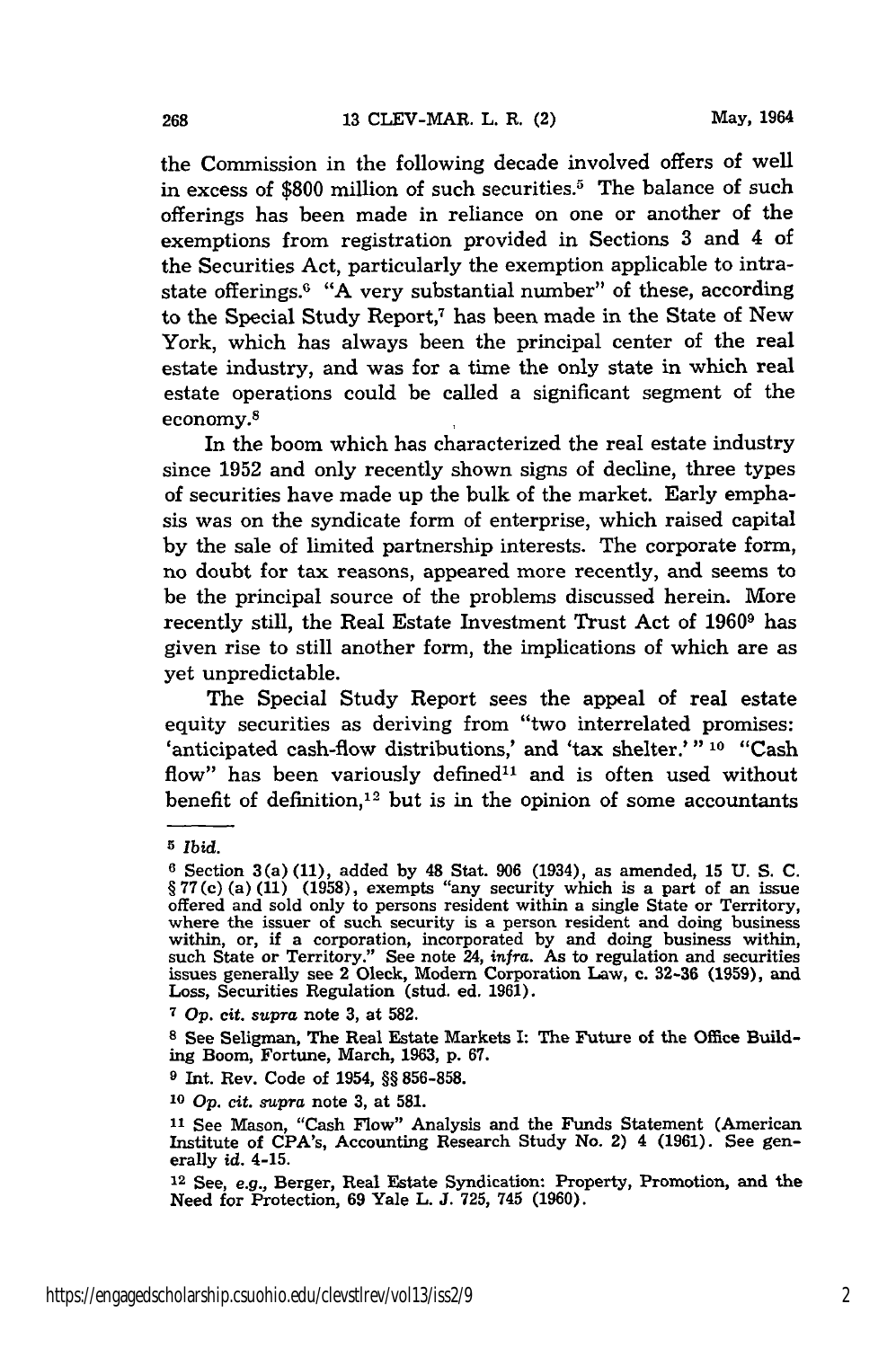neither cash nor flow, but an ambiguous catch phrase whose meaningfulness is open to question.<sup>13</sup> Whatever the descriptive words employed, cash flow as the term is employed in the real estate industry must ultimately be defined as the result of an arithmetical process in which **(1)** taxable income is computed by subtracting deductible expenses, including depreciation, from gross income; (2) nondeductible mortgage amortization payments14 are subtracted from taxable income; and **(3)** an amount of cash equal to the depreciation deduction is added back. The amount of the excess is "cash flow." **15** The crucial factor is the amount of the depreciation deduction. The Internal Revenue Code does not require that depreciation be taken at a uniform rate over the life of an asset; only "a reasonably consistent plan" must be followed.16 When the taxpayer employs the declining balance<sup>17</sup> or sum-of-the-years-digits<sup>18</sup> method, the bulk of the depreciation allowable over the entire life of the asset is thrust into the first few years. The result is to reduce the taxable income, even to zero, which is often the taxpayer's goal,<sup>19</sup> and to create what for want of a better term may be called a "fund." In the hands of a shareholder, a distribution from this "fund" is treated not as a dividend but as a tax-free return of capital under section **301** of the Code, and is thus "tax-sheltered."

In the later years of the asset's life, by way of contrast, the shrinking depreciation deduction will be inadequate to wipe out taxable income and the "tax shelter" situation may well be reversed to the point where the taxpayer has taxable income but no distributable cash flow.<sup>20</sup> In a diversified enterprise, the use

**<sup>13</sup>**Mason, op. cit. *supra* note 11, at **5,** "deplore[s] the employment of such inaccurate terminology and urge[s] the adoption of a more appropriate phrase." Paton, The "Cash Flow" Illusion, **38** Accounting Rev. 243, 246 (1963) takes the position that the cash flow concept serves no legitimate function either as a substitute for or a clarification of the traditional income statement, if indeed it has any usefulness at all.

<sup>14</sup> Capital improvements, **if** any, would also be subtracted here, since they represent a cash disbursement but not a deductible expense, **Int.** Rev. Code of 1954, **§ 263.**

**<sup>15</sup>**Compare the Special Study Report, *op.* cit. supra note **3** at **581,** which produces the same result **by** a slightly different arithmetical process.

**<sup>16</sup>**Treas. Reg. § **1.167** (a) **-1** (a) **(1960).**

**<sup>17</sup>**Treas. Reg. § **1.167(b)** -2 **(1956).**

**<sup>18</sup>** Treas. Reg. § **1.167(b)** -3 **(1956).**

**<sup>19</sup>**See, *e.g.,* Guren, op. cit. supra note **1.**

**<sup>20</sup>**See Mason, op. cit. supra note **11,** at **32.**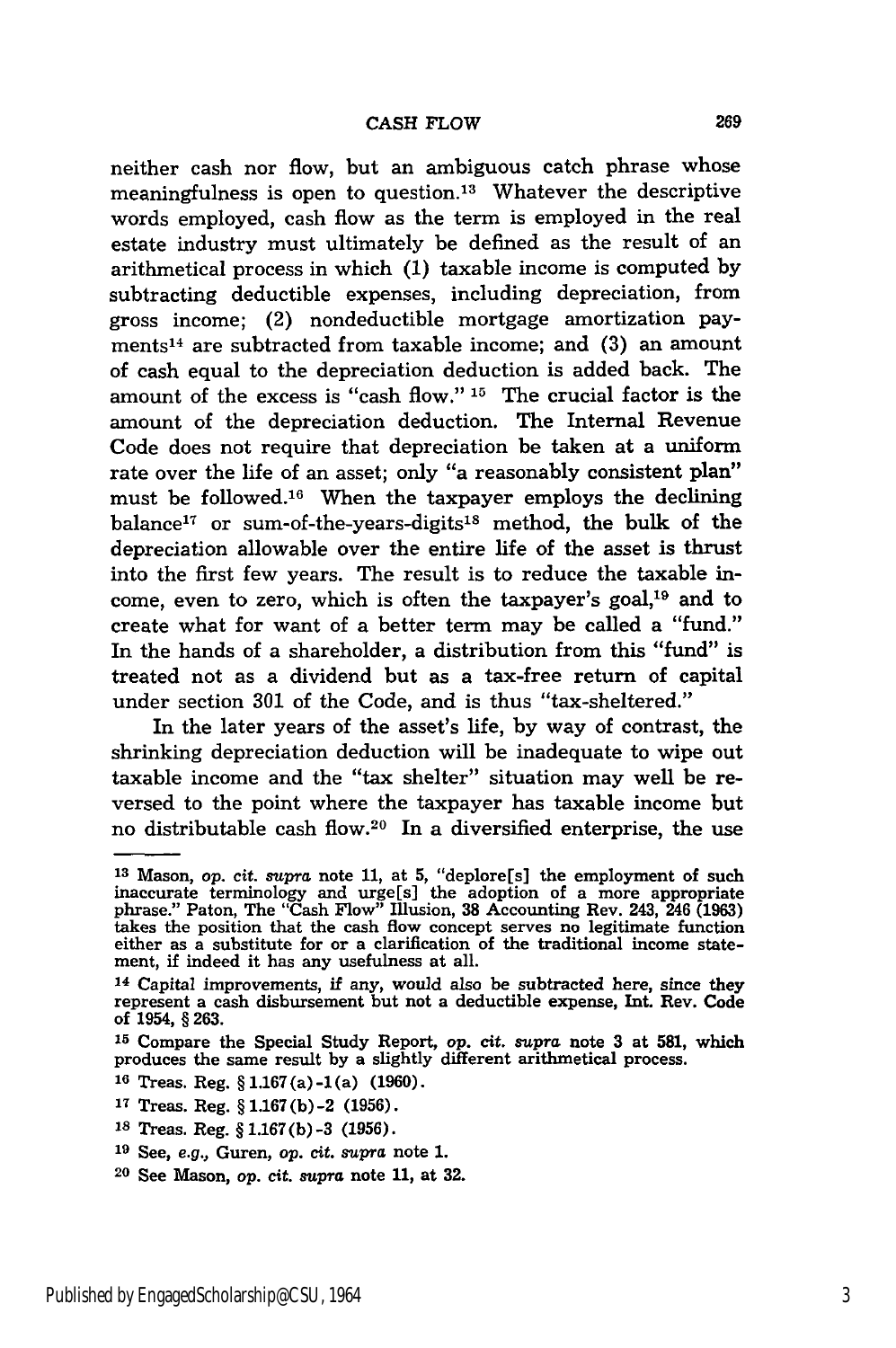of different methods of depreciation on different properties to equalize the tax savings may alleviate the burden of the later years somewhat, but for the most part it has been the practice of real estate taxpayers to sell the property at a capital gain after taking the maximum advantage of the depreciation deduction, and then use all or part of the proceeds to purchase a new property with which to begin the cycle anew.<sup>21</sup> The fallacy of building a whole industry on the assumption that real property values will rise not only indefinitely but in an unbroken, continuous curve, should be readily apparent. The "cash-flow illusion" <sup>22</sup> generates several other problems as well.

In direct contrast with many state statutes which regulate the securities industry by passing upon the merits of the securities offered,<sup>23</sup> the Securities Act of 1933 emphasizes the prevention of fraud and the full disclosure of material information with respect to any security offered to the public by means of the mails

22 Paton, op. cit. *supra* note **13.**

<sup>21</sup> Discussion of the full impact of the Internal Revenue Code upon devices used in this area is well beyond the scope of this paper. Suffice it to say that the present interplay between § 167, whereby depreciation is a deduction from "ordinary" income, and §§ 1001, 1011, 1201, and 1231, whereby gain on the sale of property used in business yields "capital" gain, in effect allows one to convert ordinary income into capital gain over the term of the investment. Such conversion is no longer possible with respect to personalty because of § 1245 (added in 1962). The Revenue Act of 1964, H. R. 8363, 88th Cong., **2d** Sess., in § 220, adds a new section, § 1250, to the Code and eliminates this "loophole" with respect to realty as well. The early distributions of real estate corporations may still be "returns of capital" and taxfree, § 301(c) (e), but such tax benefit will be later offset by an increased tax burden upon sale or by greatly reduced depreciation deductions in later years.

Similarly, passing these fruits from the corporation to the shareholders at least tax cost often involves complicated maneuvers attempting to minimize the so-called "double tax," i.e. the corporation is taxed upon income as earned, and the shareholder is also taxed upon the dividends declared out of these earnings. A common method is accumulation of earnings and liquidation of the corporation under § 337, always being mindful of the pitfalls of "collapsibility" under  $\S 341$ . Since  $\S 857(b)(2)$  in effect eliminates the corporate-level tax if the Real Estate Investment Trust form is used, if possible use of this form may be indicated.

<sup>23</sup>E.g., Calif. Corp. Code § 25507 (1955) requires, among other things, an administrative determination that the issuer's "proposed plan of business **...** and the proposed issuance of securities are fair, just and equitable," before securities may be offered in that state. By way of contrast, Colorado R. **S.** 1953 §§ 125-1-1-125-1-17 employs the disclosure philosophy underlying the Securities Act of 1933, requiring registration of securities to be offered in the state and prohibiting fraud. The California approach is by far the more typical. See Associated Gas & Elec. Co. v. Public Serv. Comm'n, 221 Wis. 519, 266 N. W. 205, 209 (1936) (fairness of a plan of exchange under what is now Wis. Stats. § 189.02 (1955)); Merkel, Blue Sky Law Developments, 166 Commercial and Financial Chron. 1320 (1947) (administration of Ohio Rev. Code § 1707.01 (1951)).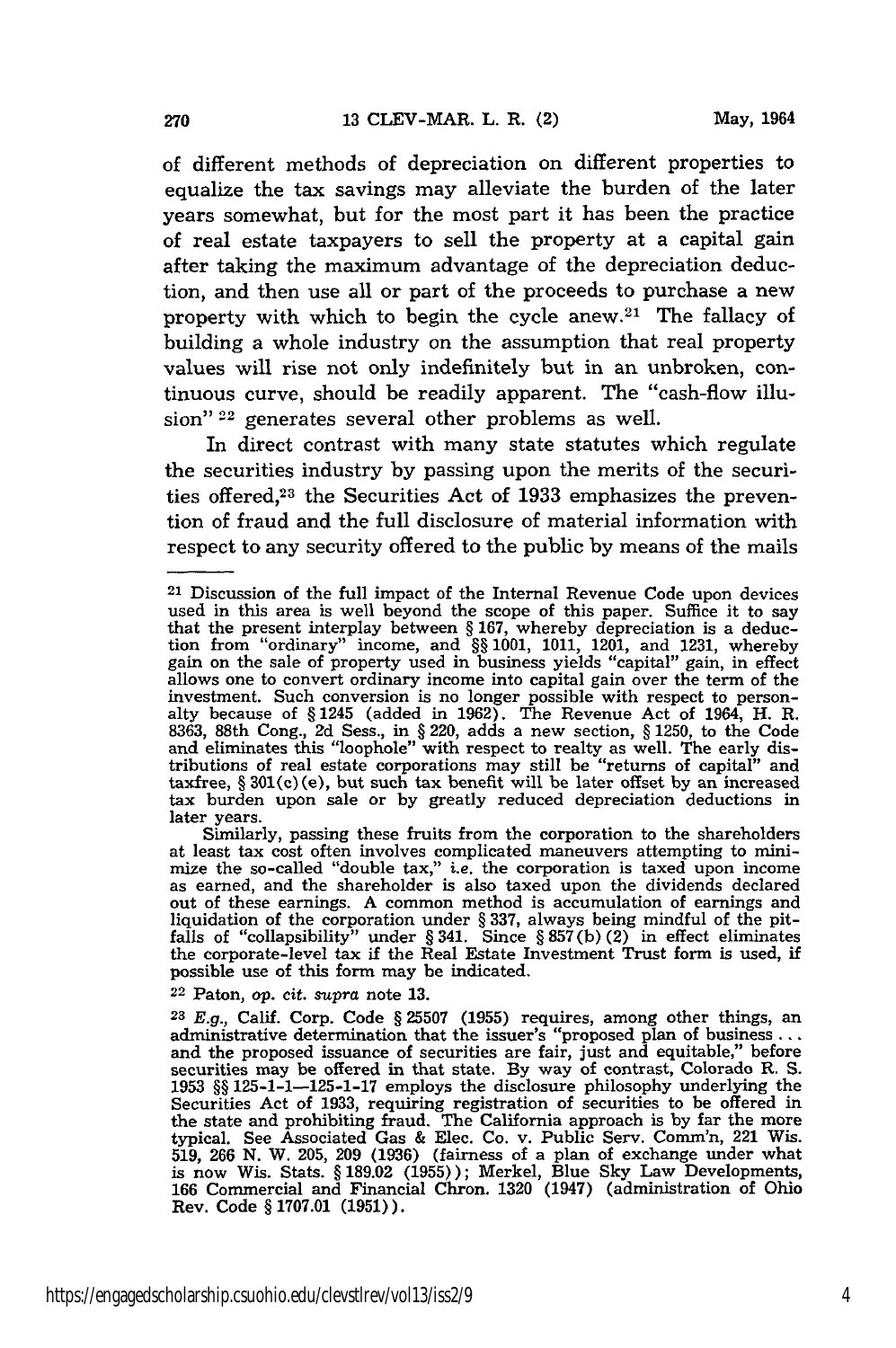or the facilities of interstate commerce or communication. 24 The Securities and Exchange Commission, among whose principal functions are to protect investors from fraud and to assure that they receive adequate and accurate information concerning securities offered for sale to the public, makes no judgment on the merits of any security and has no power to prevent offer or sale of any security, no matter how speculative or even unsound, so long as the disclosure requirements of the statute<sup>25</sup> and the Commission's rules and regulations promulgated thereunder<sup>26</sup>

**<sup>25</sup>**Securities Act of 1933, **§§ 6,** 7, **10,** Schedules A and B, 48 Stat. 78, **81,** 88, **15 U. S. C.** §§ 77f, 77g, 77j, 77aa. The anti-fraud provision, § **17,** 48 Stat. 84, **15 U. S. C.** § 77q, is of course applicable to exempt offerings as well.

**26** Regulation **C, 17 C.** F. R. §§ 230.400-230.494 expresses the standards established by the Commission for the registration process. The issuer must use such form, in submitting its registration statement, as shall have been pre-scribed by the Commission, Rule 401, **17 C.** F. R. § 230.401. The form presently in effect for the use of real estate issuers is Form **S-11,** Securities Act Release No. 4422, October **26, 1961.**

<sup>24</sup> Section 5 prohibits the sale or delivery by such means of any security as to which a registration statement is not in effect, and the offer of any security as to which a registration statement has not been filed, unless an exemption under Section 3 or 4 is available. Section 17 prohibits fraud in the offer, sale or delivery of any security by such means, whether or not registered, and whether or not any exemption from registration is available. Section 12(1) creates civil liabilities for violation of the registration requirements of Section 5; the anti-fraud provisions of Section 17 and 12(2) respectively render unlawful and create civil remedies for fraud and mis-representation in the sale of securities. Section 24 provides criminal penalties for willful violation. In addition to the fact that the use of some interstate instrumentality is an essential element of violation of both Sections 5 and 17, Section 3(a) (11) exempts from registration offers and sales made to bona fide residents of the state in which the issuer is incorporated and doing business, even though the relevant instrumentalities may be employed in such offer or sale. These restrictions were in 1933 almost universally believed necessary to constitutionality, within the limits of contemporary construction of the regulatory powers of Congress, expressed in such cases as Hammer v. Dagenhart, 247 U. **S. 251** (1918). Since then, a number of bills have been introduced to repeal Section 3 (a) (11), *e.g.,* H. R. 572, 88th Cong., 1st Sess. (1963). The Special Study Report, op. cit. *supra* note 3 at 570, views the exemption as reflecting "a Congressional policy not to preempt the field of securities regulation or to supersede state control except in areas where state regulation does not adequately meet national needs," and areas where state regulation does not adequately meet national needs,' briefly notes the difficulties in enforcement the Commission would encounter if its duties extended to intrastate offerings. The Special Study proposes an amendment requiring issuers and controlling persons to file with the Commission advance notification of intent to rely on the exemption, but urges retention of the exemption on the ground that "the exemption serves its intended purpose well, when availed of, as it ordinarily is, for small offer-ings by small businessmen in their home communities." *Id.* at 575. But it seems doubtful whether any useful purpose would be served by the adoption of the notification requirement. Even if the Commission's staff were to be greatly enlarged, it could hardly be discovered, from the mere notification, whether any violation had occurred, and the desirability or even the utility of investigating every issuer who files such a notification is open to serious question.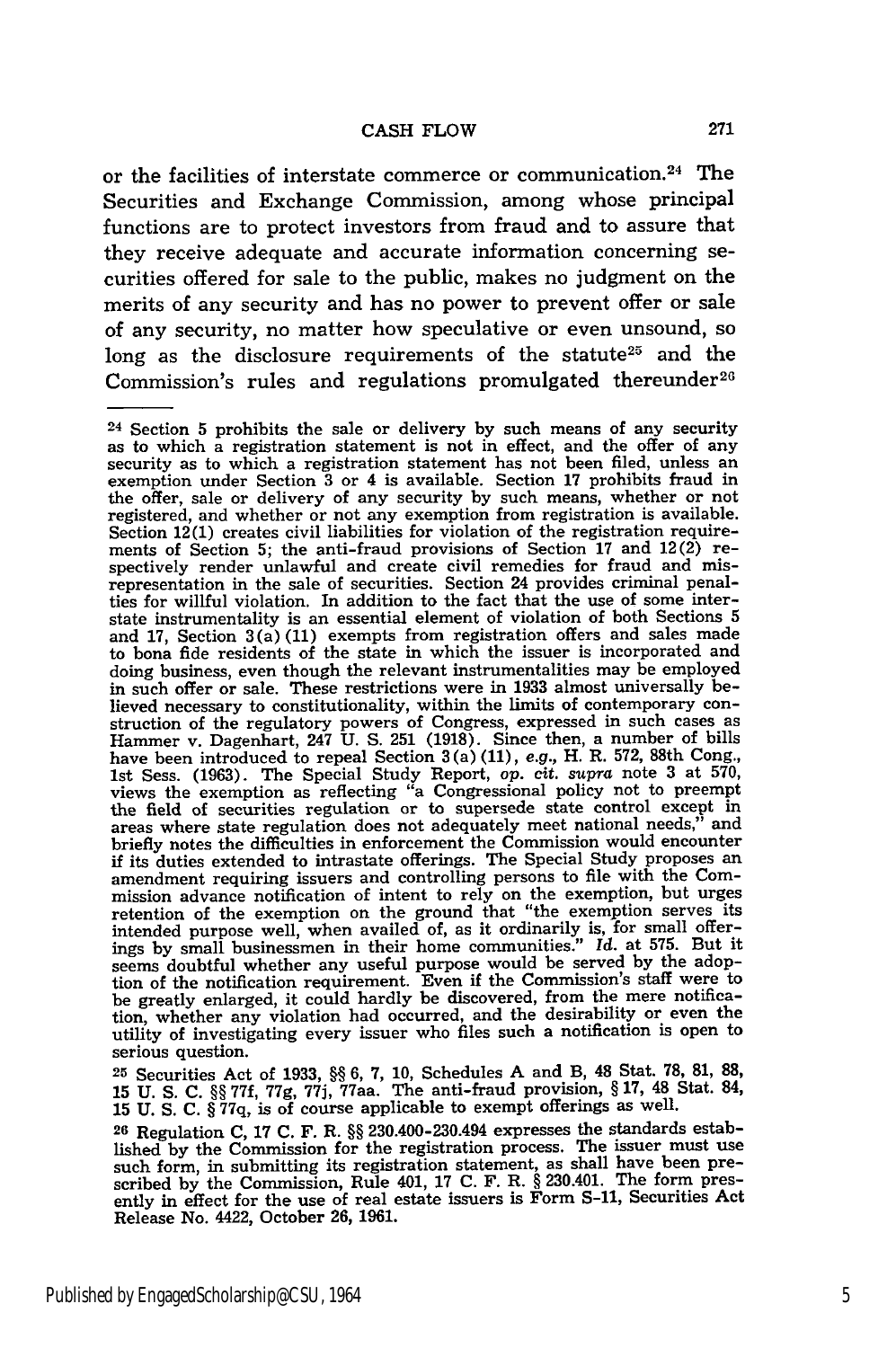are fully complied with. The principal instruments **by** which the necessary information is made available to the public are a registration statement filed with the Commission as a public document<sup>27</sup> and a prospectus,<sup>28</sup> which must be current and must ordinarily be given before or simultaneously with delivery of the security<sup>29</sup> to every person who purchases within 40 days of the effective date of the registration statement, with certain exceptions.<sup>30</sup>

Three disclosure problems arise in connection with cash flow. The first and most obvious one is that of disclosing to an investor who is neither an accountant nor a lawyer that a deduction taken for tax purposes has given rise to a distribution which amounts to a return of capital. Related problems are the resort to alternative sources of distributions when cash flow is generated in increasingly smaller amounts, and market manipulation **by** insiders.

Distributions based on cash flow look-or can be made to look-very much like dividends, $31$  especially when reputable businessmen take the position that "in real property cash *flow* is a more important yardstick than net profits." **32** One example from a recent registered offering will suffice to illustrate both the complexities of adequate and accurate disclosure and an approach which may be called typical. Under the heading of "Proposed Cash Distributions to Stockholders-Source and Tax Effects," the prospectus states that the issuer's policy will be "to

**<sup>27</sup>** Securities Act of **1933,** § **6(d),** 48 Stat. **78, 15 U. S. C.** § **77f(d).**

**<sup>28</sup>** *Id.,* §§ **2(10), 10,** 48 Stat. **75, 81, 15 U. S. C.** §§ **77b (10), 77j.**

**<sup>29</sup>** *Id.,* § **5(b)** (2).

*<sup>30</sup> Id.,* § **4(1),** third clause. The use of a prospectus is also required, even after 40 days, "as to securities constituting the whole or part of an unsold allotment." *Ibid.*

**<sup>31</sup>**The term "dividends" is here employed in the sense of distributions out of earnings and profits on the assumption that this definition most nearly corresponds with the expectations (however inarticulate) of the average investor. Compare Special Study Report, *op.* cit. *supra* note **3** at 577n. State statutes governing the sources of distributions of course vary widely. Compare **N.** Y. Bus. Corp. Law § **510 (1961)** ("a corporation may declare and pay dividends or make other distributions **.. .**except when currently the corporation is insolvent or would thereby be made insolvent") with Pa. Bus. Corp. Act § **702 (1957)** ("dividends may be declared in cash or property only out of unreserved and unrestricted earned surplus"). For digests of statutes of all states see, **3** Oleck, Modern Corporation Law, c. 54 **(1959).**

**<sup>32</sup>**Guren, op. cit. *supra* note **1.** *Contra:* Mason, *op.* cit. *supra* note **11,** at **38- 39.**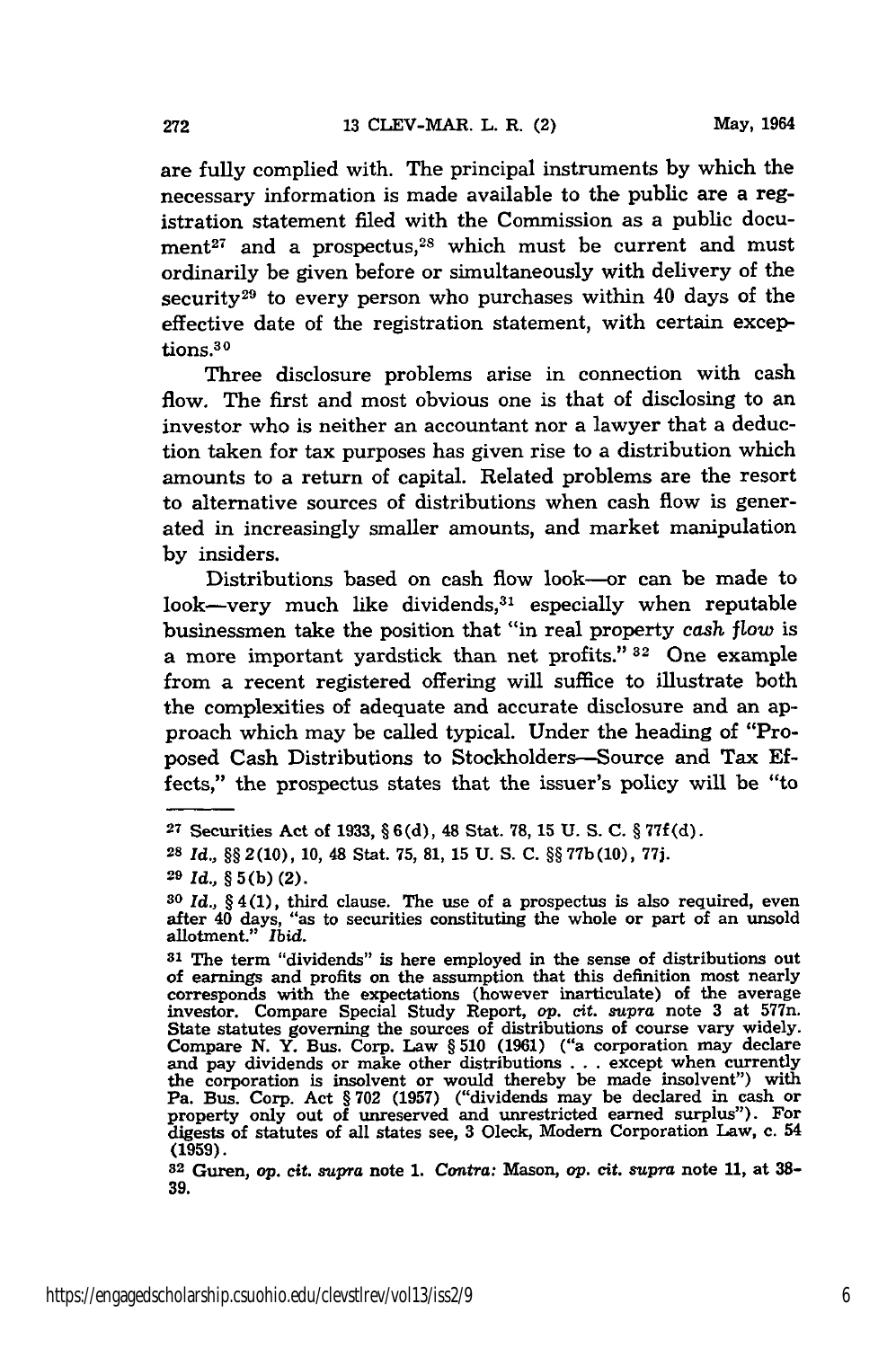make distributions . . of substantially all the cash derived from the operations of the Company remaining after the payment of expenses . . ." but warns that this policy may be altered by "unforeseen or changed circumstances within or without the control of the Company," and that "no representation can be made that the results described actually will be obtained or that they are necessarily indicative of future results." **33** A "Summary of Pro Forma Operations and Cash Available for Distribution to Stockholders" has separate entries for "Depreciation: Regular" and "Depreciation: Additional-Accelerated rates for Federal income tax purposes," and shows a net loss "after depreciation." 34 It is not stated *in haec verba* that the loss would disappear and a net profit would result from the elimination of the additional depreciation deduction, but this would seem to be readily inferable from the financial data given. After discussion of some of registrant's properties, the section concludes with a summary of the tax effects of the issuer's distribution policies, the relevant portion of which is expressed as follows:

If, as expected, after deduction of all expenses and depreciation, the Company will, for Federal income tax purposes, have neither accumulated earnings and profits nor earnings and profits for the year in which cash distributions are made to stockholders, such distributions will, in the opinion of . . **.** counsel to the Company, result in a reduction to stockholders of the tax basis of the shares owned and will not be subject to Federal income tax until such time as the stockholder's basis is recovered. Such basis, as reduced, will be used to determine gain or loss on the sale of shares. Distributions made after recovery of such basis will be taxable to stockholders in whose hands it  $\lceil \text{sic} \rceil$  is a capital asset as capital gain. When and if the Company has earnings and profits, distributions will first be attributable to such earnings and profits, and to such extent, will be taxable as dividends to the stockholders of the Company.<sup>35</sup>

But the difficulties attendant upon investor understanding of so complex-if not esoteric-an aspect of real estate securities derive principally from the fact that more than ninety per cent of real estate offerings since 1950 have taken place without registration, in reliance on the statutory exemption of intrastate

**<sup>33</sup>**Prospectus of Primex Equities Corporation, June 27, **1962, pp. 5, 7.**

**<sup>34</sup>***Id.,* **p. 8.**

**<sup>35</sup>** *Id.,* **p. 10.**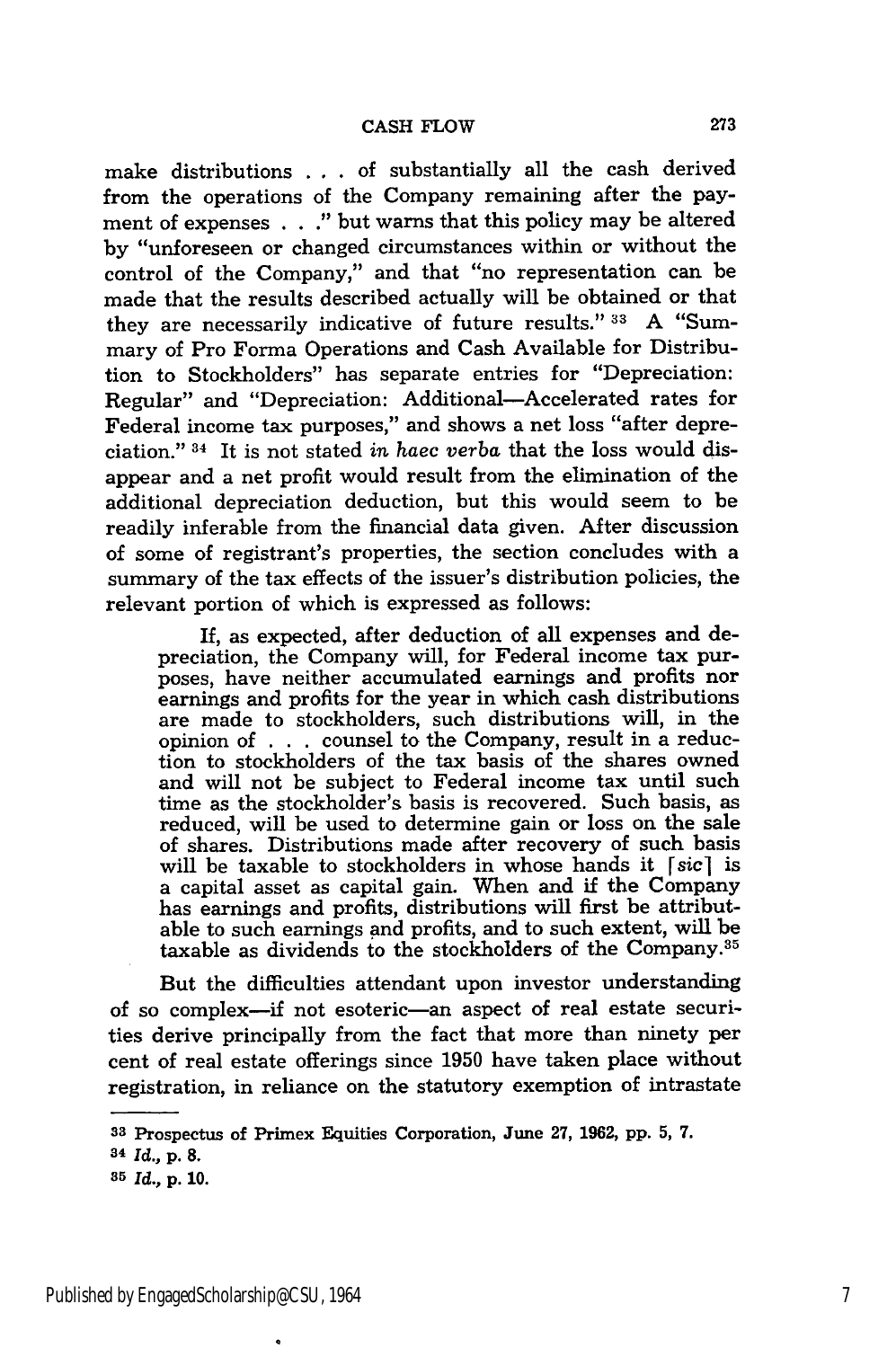offerings from the registration requirements.<sup>36</sup> Whereas the *raison d'etre* of the other exemptions from registration can safely be said to be the existence of other safeguards or regulation by another governmental body which can be viewed as eliminating the need for the protections of the Securities Act,<sup>37</sup> this rationale is of doubtful application to  $\S 3(a)$  (11). Although a "very substantial number" of real estate offerings to the public in reliance on the intrastate exemption have been made in the state of New York,<sup>38</sup> the comparatively recent enactment in that state of a comprehensive program of real estate syndicate regulation39 should not be viewed as a panacea in this troublesome area. For while New York continues to be the center of the real estate industry, intrastate offerings are by no means limited to that state,40 and the variations in the extent and quality of the investor protection afforded by the blue sky laws of most states are as numerous as the states themselves.<sup>41</sup> Moreover, there appears to be considerable doubt as to the extent to which the rather stringent requirements of the exemption have actually been complied with in a large number of the New York offerings.42 It has been suggested earlier that the abolition or amendment of the intrastate exemption might create more problems than it would solve,<sup>43</sup> and the observation is as pertinent here, but it can at least be hoped that other states, whatever their blue sky philosophy, will follow the lead of New York in recognizing the special regulatory problems presented by the real estate industry.

Once the "source" 44 of cash flow distributions is adequately

**<sup>41</sup>**See note **23** supra.

**<sup>43</sup>**See note 24, *supra.*

**<sup>36</sup>**Special Study Report, op. cit. supra note **3,** at **580.**

**<sup>37</sup> E.g.,** H. R. Rep. No. **85, 73d** Cong., 1st Sess. **(1933)** 14, notes that "adequate supervision of securities of a national bank is exercised **by** the Comptroller of the Currency." The Commission more recently has distinguished between a bank's own securities, expressly exempted under Section 3(a) (2), and "a variety of other securities," such as ADRs, as to which "the concept of supervision **by** banking officials," on which § **3** (a) (2) is based, is inapplicable. 22 **S.E.C.** Ann. Rep. 43 **(1956).**

**<sup>38</sup>**Special Study Report, op. cit. *supra* note **3,** at **580.**

**<sup>39</sup> N.** Y. Gen. Bus. Law §§ **352-e-352-j (1961).**

**<sup>40</sup>**See Special Study Report, *op.* cit. supra note **3,** at **580.**

**<sup>42</sup>**See Special Study Report, op. cit. *supra* note **3,** at **580.**

**<sup>44</sup>** Mason, *op.* cit. supra note **11,** at **38,** criticizes the usage describing depreciation as a "source" of cash and suggests instead that it is more appro- (Continued on next page)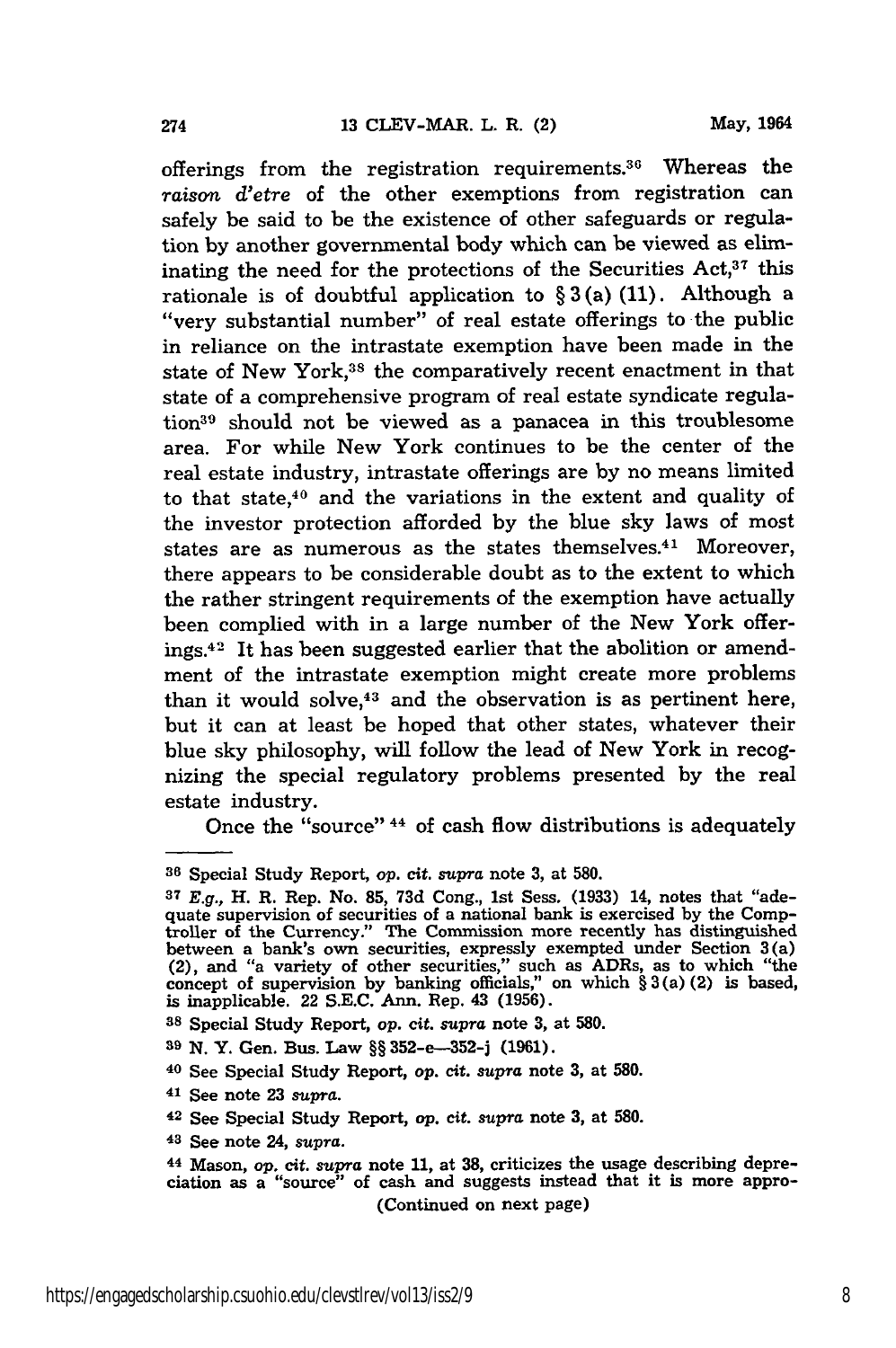explained to the investor, if it is explained, a more serious disclosure problem may arise when the cash flow so explained becomes inadequate to support continued distributions at the original rate. One unanswered question on this point is whether the initial disclosure of the cash flow-accelerated depreciation concept should include a warning to the investor that this method may be supplemented **by** future dividends out of alternative sources. If the issuer's practice is to substitute fully depreciable assets for those on which accelerated depreciation has been used by the sale of the latter at a capital gain before the cash flow dwindles below the distribution level, reference in a prospectus to a wholly different source of future distributions may be not only pointless but itself misleading. When, on the other hand, a distribution is subsequently made in excess of cash flow, e.g., from the proceeds of a new offering, it is not certain whether, under existing law, there is any obligation to disclose to shareholders the source of the distribution-if, indeed, any amount of disclosure may be adequate in a situation in which one shareholder's capital investment looks so much like return on the investment of another shareholder.<sup>45</sup> The only portion of the Securities Act of **1933** which might suggest such an obligation is Section 17(a) **(3),** which makes it unlawful "to engage in any transaction, practice, or course of business which operates or would operate as a fraud or deceit upon the purchaser." The difficulty with such a construction is that the statute as a whole deals with the offer and sale of securities, rather than with issuer-shareholder relations in general; the use of the word "purchaser" rather than "shareholder" or even "investor" in Sec-

(Continued from preceding page)

priate to speak of the deduction as a "measure" of cash. The term "source" of the distribution is here used in a non-technical sense to refer to the cash and cash equivalents, see text at note 13, *supra,* of which the depreciation deduction is a measure.

**<sup>45</sup>**The Preliminary Prospectus of Primex Equities Corporation, as amended, filed March 19, 1962, at 5, contains an interesting example of disclosure on this point:

As shown in the Summary of Pro Forma Earnings and Cash Available for Distribution to Stockholders set forth below, the intended distributions to be made **by** the Company to holders of the Class **A** Common Stock may exceed cash available from the operations of the Company. In such an event, some portion of the excess of distributions over cash available may be paid out of the net proceeds of financing, including this offering. To the extent that such distributions are paid out of such net proceeds, they may be deemed a return of invested capital.

The definitive prospectus, discussed in text at notes **33-35,** supra, reflects no intent to adopt this policy, and the quoted paragraph is omitted.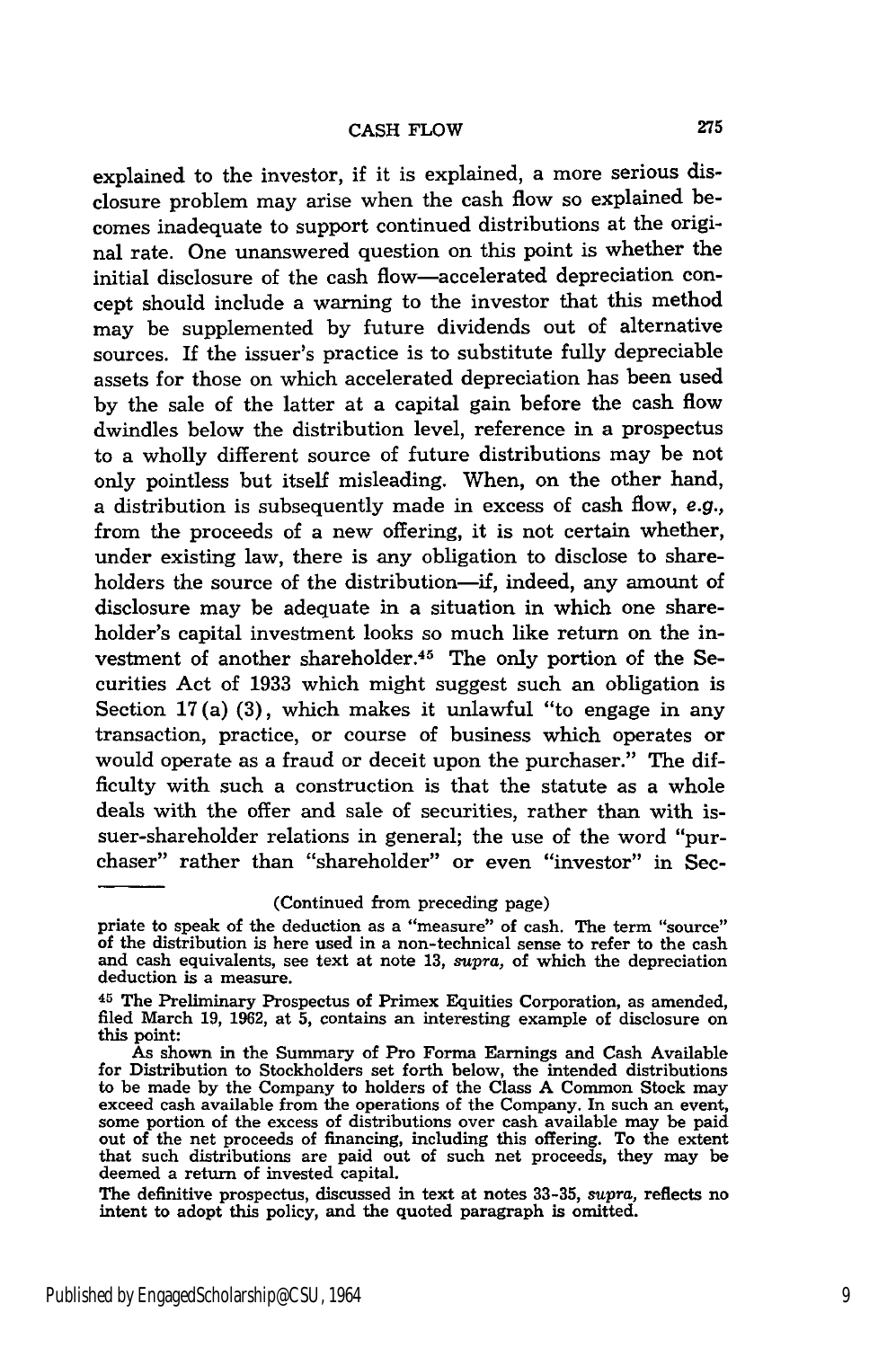tion 17 (a) **(3)** seems to express the Congressional intent unambiguously. Even so, it cannot be gainsaid that the availability to shareholders of information concerning the source of a distribution, at the time of the *distribution,* would be in harmony with the full disclosure aims of the Securities Act.

Whatever the subtleties of existing law, two affirmative steps have been taken in the direction of increased availability of such information. The first is the promulgation by the Commission of Form 7-K, which real estate issuers are required to file on a quarterly basis.<sup>46</sup> As presently in effect,<sup>47</sup> the form calls for detailed information on receipts and disbursements during the quarter, including the excess of cash generated over cash distributed, or the reverse. Like all other public documents of whatever kind, however, Form 7-K is available to those who wish to inspect it, but its dissemination to all shareholders is not required, and probably could not be required under existing law. Nor do the Commission's present powers to require the filing of reports, pursuant to Sections 13 and 15 of the Securities Exchange Act of 1934, extend to issuers who have no class of securities listed on an exchange or registered with the Commission under the Securities Act. If legislation pending at the time of this writing is passed by the 88th Congress, however, the filing of annual and quarterly reports in such form as the Commission may prescribe will be required of "every issuer which is engaged in interstate commerce, or in a business affecting interstate commerce, or whose securities are traded by use of the mails or any means or instrumentality of interstate commerce." 48

The extent to which this bill, if enacted into law, will close existing gaps in presently available disclosure is typified by its effect on the intrastate exemption. Although an offering, to come

**<sup>46</sup>**Rules 13a-15 and 15d-15 promulgated under the Securities Exchange Act of 1934, 17 C. F. R. §§ 240.13a-15, 240.15d-15, prescribe Form 7-K, with certain exemptions, respectively for real estate issuers of securities registered on a national securities exchange, and/or registered with the Commission under the Securities Act of 1933.

**<sup>47</sup>** Securities Act Release No. 7077, May 16, 1963, announced a proposed revision of Form 7-K and requested comments from the public. The proposed changes appear principally designed to present the same information in a manner more meaningful to the reader who lacks specialized training.

**<sup>48</sup>**If such issuer's total assets exceed \$1,000,000 and a class of its equity securities is held of record by 750 or more persons "within one hundred and twenty days after the last day of its fiscal year ended after the effective date of this subsection." S. 1642,  $\S 3(c)$ ; H. R. 6789,  $\S 3(c)$ , 88th Cong., 1st Sess. **(1963).**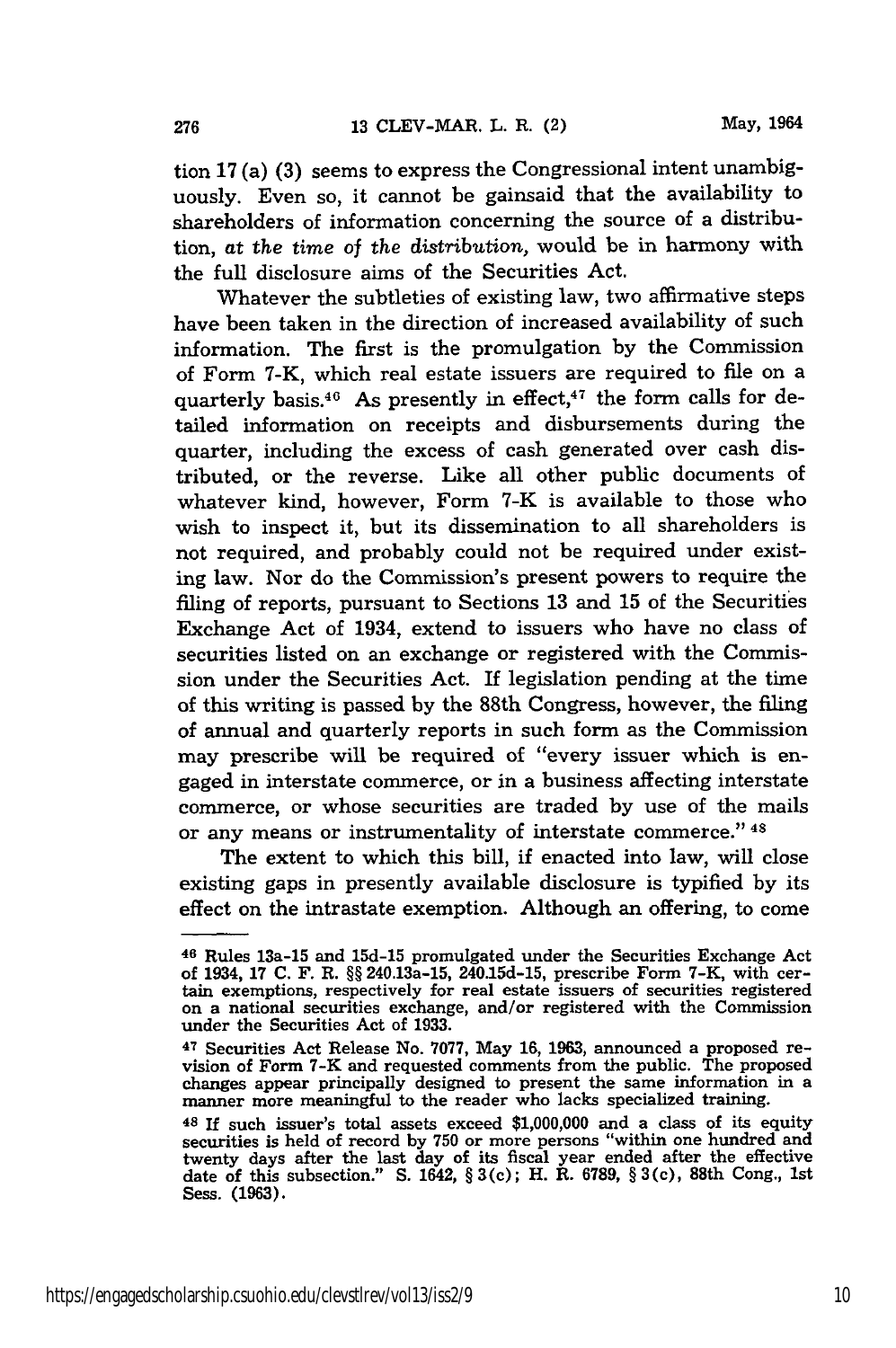within the terms of Section 3 (a) **(11)** must be limited to bona fide residents of the state in which the issuer is organized and substantially doing business, $49$  and indeed the offering issuer is all but an insurer of the offerees' residence, the use of the mails or the instrumentalities of interstate commerce does not defeat the exemption. Thus **by** relying or purporting to rely on the intrastate exemption, real estate issuers may continue to avoid the disclosure attendant upon registration under the Securities Act, but would nevertheless be required to make public the information called for in Form 7-K or whatever substitute the Commission might promulgate.

Upon enactment of this legislation, however, there would still remain the problem of assuring that the information thus made part of the Commission's public files would actually reach the hands of the issuer's shareholders-for with respect to complex and difficult concepts so readily susceptible of misrepresentation and distortion, "constructive knowledge" seems inadequate indeed. Section **19** of the Investment Company Act of 1940 provides a helpful analogy:

It shall be unlawful for any registered investment company to pay any dividend, or to make any distribution in the nature of a dividend payment, wholly or partly from any source other than-

**(1)** such company's accumulated undistributed net income, determined in accordance with good accounting practice and not including profits or losses realized upon the sale of securities or other properties; or

(2) such company's net income so determined for the current or preceding fiscal year;

unless such payment is accompanied by a written statement which adequately discloses the source or sources of such payment. The Commission may prescribe the form of such statement by rules and regulations in the public interest and for the protection of investors.<sup>50</sup>

(Continued on next page)

**<sup>49</sup>**See Securities Act Release No. 4434, December **6, 1961.**

**<sup>50</sup>**54 Stat. **821,** 15 U. S. C. § 80a-19. The Commission's Rule 19-1, 17 C. F. R. § 270.19-1, specifies in some detail the form in which the disclosure required by § 19 shall be made. Of interest on this point, although § 19 was not di-rectly at issue, is the recent decision in **S.** E. C. v. Keller Corp., **323** F. 2d 397 (7th Cir., 1963), an action to enjoin an unregistered investment company from violating  $\S 7(a)$  of the Investment Company Act of 1940, 54 Stat.<br>802, 15 U. S. C.  $\S 80a-7(a)$  and  $\S 17(a)$  of the Securities Act, 48 Stat. U. S. C. § 77 $q(a)$ . The district court found, however, that defendants were engaged in "employing a device, scheme, and artifice to defraud," in viola-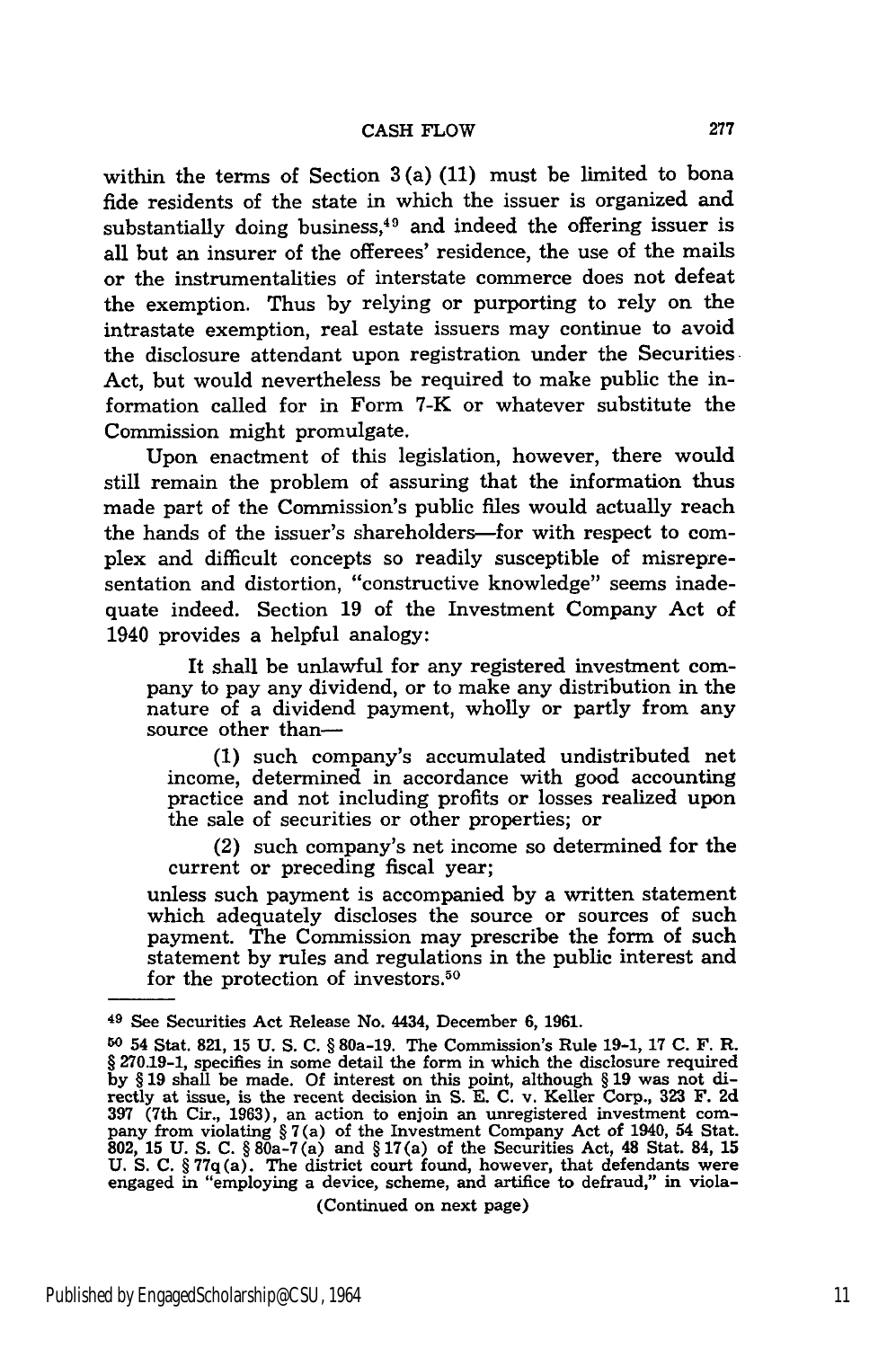This approach is still a long way from superseding state statutes regulating the source of dividends, but it represents a major step forward in corporate disclosure. An extension of the principle of Section 19 beyond the investment company field might well be an extremely practical means of solving the disclosure problems in the real estate field heretofore discussed.

One problem remains which does not lend itself to solution by means of such an approach-price manipulation. To the universal rule that the declaration of dividends is within the discretionary powers of corporate directors<sup>51</sup> "cash flow" has added a new leverage, in the form of substitution of depreciable assets. Since it has been the stated policy of a number of real estate syndicates to distribute all available cash,<sup>52</sup> knowledge of the imminent purchase or sale of the asset on which the generation of cash depends presents tempting opportunities to corporate insiders.5 3 Although Section 16(b) of the Securities Exchange Act of 1934 limits short-swing profits by insiders of an issuer having any class of equity securities listed on a national securities exchange,<sup>54</sup> there is still room for improvement in extending such protection to investors of real estate securities, few of

(Continued from preceding page)

*51 E.g.,* Gottfried v. Gottfried, **73 N.** Y. **S. 2d 692** (1947); see generally **11** Fletcher, Corporations §§ **5325-5327 (1958); 3** Oleck, Modern Corporation Law §§ **1364-1366 (1959).**

**<sup>52</sup>**See, e.g., text at note **33,** *supra.*

**<sup>54</sup>**48 Stat. **896, 15 U. S. C. § 78p.**

tion of § **17** of the Securities Act, and cited in support of this finding the distribution **by** the defendants of a brochure which contained various mis-representations and omissions, including a statement "that Midco [Mid-Continent Securities Corp., parent of Keller Corp. and a defendant] paid a dividend in **1961,** without mentioning that the dividend was at least in part a return of capital." On appeal, the defendants attacked only the adequacy of these findings to support the appointment of a receiver and the granting of a preliminary injunction. In affirming, the Court of Appeals<br>noted, 323 F. 2d at 402: "The broad framework of the injunction in this case<br>is particularly appropriate because of the public interest involved and is particularly appropriate because of the public interest involved and the necessity of protecting the investing public from fraud and deceit."

**<sup>53</sup>**Derderian v. Futterman Corp., 63 Civil **1367 (S.** D. *N.Y.)* is a suit pending at the time of this writing, brought by a shareholder, apparently in both his individual capacity and as the claimed representative of other shareholders against a real estate issuer, several officers and directors, and others. In an opinion denying one defendant's motion to dismiss as to it on grounds not here relevant, Judge Feinberg summarizes the principal allegations of the plaintiff's complaint, to the effect that "defendants made false and misleading statements or omitted to state material facts which caused the stock of the corporation to be sold at inflated prices to the public." (Novembe **1963.)** Cf. **S. E.** C. v. Capital Gains Research Bureau, 84 Sup. Ct. **275** (1963); Cady, Roberts & Co., 40 **S.** E. **C. 907 (1961).**